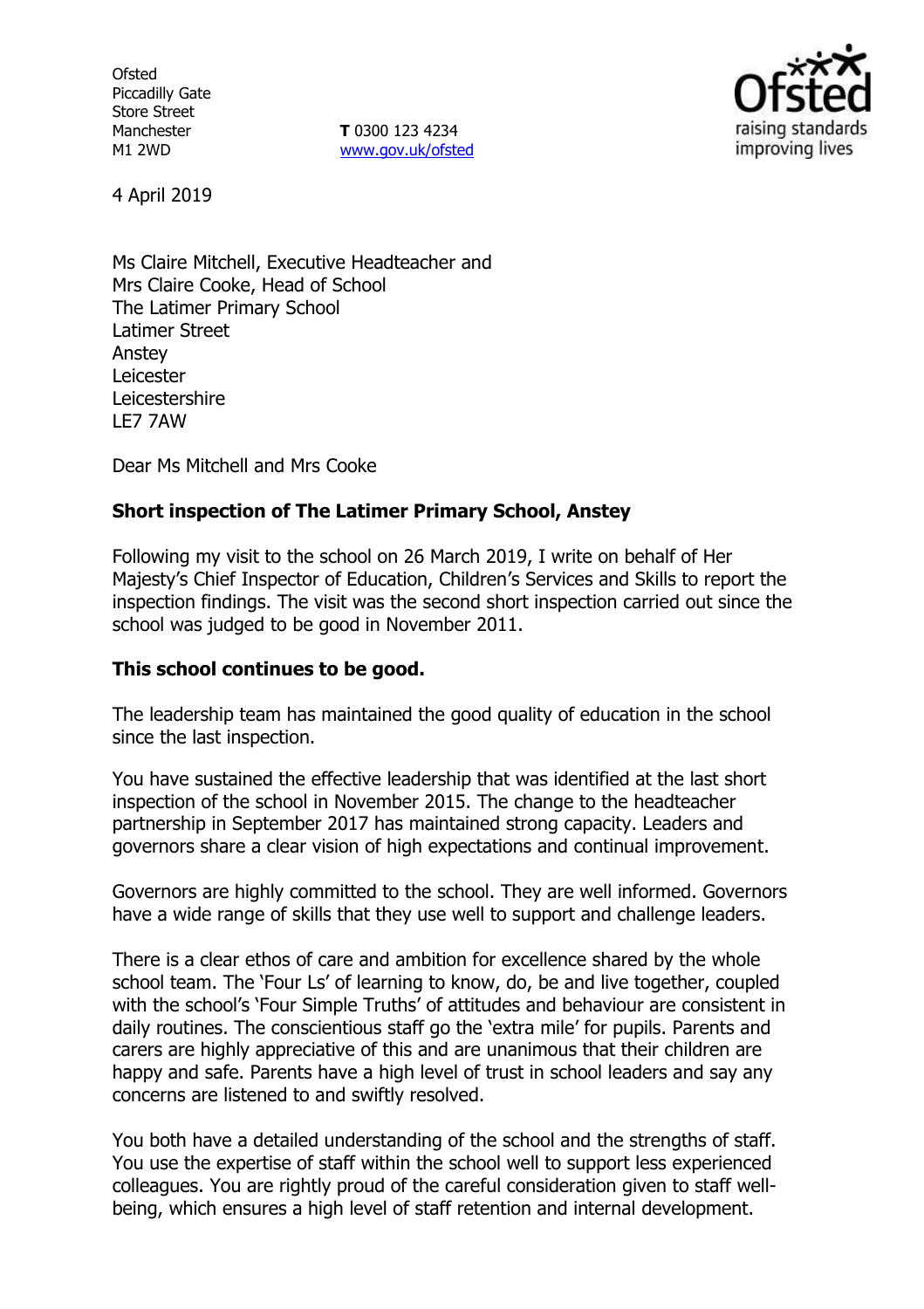

You ensure middle leaders are well supported through appropriate training and coaching. They work closely with senior leaders and are making a positive impact that adds to the school's capacity for future improvement. Some subject leaders are recently appointed. Leaders have identified that further development is necessary to ensure consistently good progress in all curriculum subjects.

Leaders ensure that they look outwards and engage with research to inform best practice approaches. Teachers work regularly with colleagues from schools across the range of networks accessed regularly by the school. This enables them to compare approaches and moderate assessments. You have successfully sustained good teaching across the school.

At the time of the previous short inspection, leaders were asked to improve pupils' outcomes across subjects by extending the school's rigorous assessment system to the wider curriculum. You were also asked to improve teachers' subject knowledge to secure more precise feedback to pupils to improve their work. These elements have had a high priority in the school's development plan. Over time, leaders have ensured that pupils receive a broad and balanced curriculum, which gives pupils secure coverage of the national curriculum. A wide range of effective training has ensured greater consistency in assessment and feedback to improve pupils' learning. Leaders have ensured that teachers have a consistent understanding of what pupils are expected to know for their age.

The majority of children enter the early years at levels of development which are below that which is typical for their age. At the end of Reception and Year 2, pupils achieve consistently close to or above national expectations in reading, writing and mathematics. From different starting points, they make good progress. This good start is consolidated in key stage 2, with pupils achieving at or above national averages. Pupils make progress in line with national averages across all aspects. Attainment in reading and writing is consistently a strong aspect for the school. It is a priority in the school's development plan to strengthen outcomes in mathematics to be consistently in line with those in English.

Leaders' chosen approach to planning the curriculum places a strong emphasis on providing pupils with a wide range of experiences and interesting topics. For example, pupils were highly enthused by their investigation of axles and wheels linked to the Wright Brothers topic in Year 2. Also, a vivid activity day following Year 4 pupils' study of Richard III ensured that key facts were well remembered. You have sustained the emphasis on pupils' positive attitudes to learning. Pupils show pride in their work across the curriculum. This reflects the school's ethos of 'Developing Responsibility; Caring about Achievement'.

Positive behaviour has also been maintained and indeed built upon. Pupils were unanimous in saying they feel safe and trust all adults to deal with rare incidents of poor behaviour. Pupils are enthusiastic about opportunities to take on responsibilities, such as 'play coaches' and 'hall helpers' to contribute to happy lunchtimes, and paired reading with younger pupils. The school council is proud of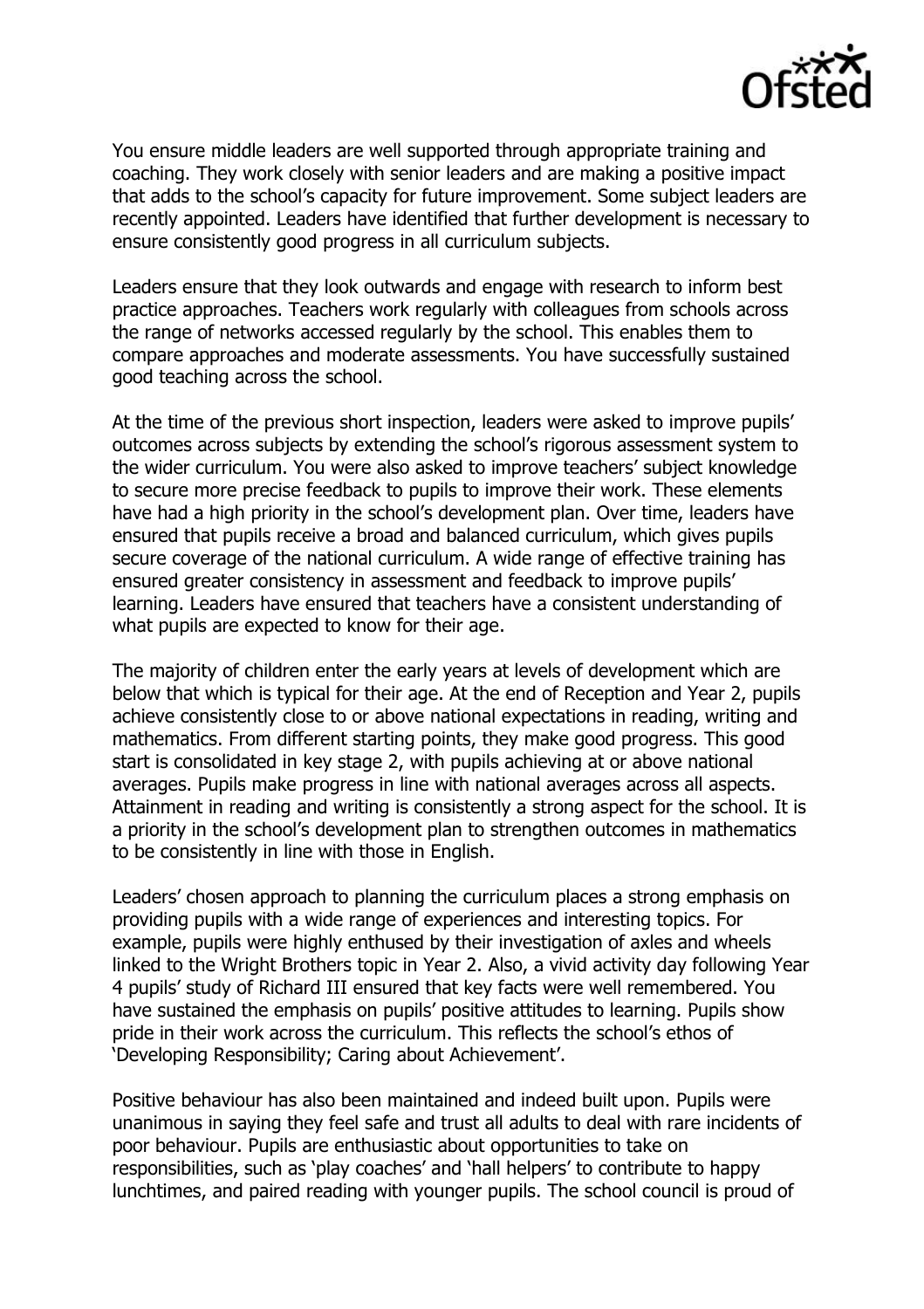

the community award from the parish council. Leaders place a high priority on pupils' emotional well-being and the school has received accreditation for work on promoting pupils' resilience. Pupils are well prepared to be responsible and thoughtful citizens.

The ethos of care extends beyond the school day, with before- and after-school care providing a calm, happy place. Pupils enjoy healthy food, a wide range of activities and additional time with friends.

Leaders ensure that the sports premium is used particularly well. The school is rightly proud of achieving the School Games Mark at gold level. Success in a range of competitions is raising pupils' pride even further.

## **Safeguarding is effective.**

You have ensured that all safeguarding arrangements are fit for purpose. You have effective systems in place, and the local authority and governors assure themselves that these are thorough.

Leaders make sure that appropriate vetting checks take place before an adult starts working at the school and that staff receive up-to-date training in keeping children safe. Staff are clear about how to report a concern about a child's welfare, should one arise.

You keep detailed safeguarding records securely. The team of leaders with a focus on aspects of pupil well-being works effectively together. Leaders' effective collaboration and tenacious follow-up with other agencies are particularly successful in ensuring that pupils get additional help when they need it.

Leaders' review of the curriculum is ensuring that teachers place even further emphasis on pupils knowing how to keep themselves safe, particularly online. Pupils show a well-developed understanding about confidential personal information and reporting anything that makes them feel uncomfortable.

# **Inspection findings**

- Leaders provide effective training and frameworks that have ensured that teachers have subject knowledge that is securing age-appropriate teaching across a wide range of subjects. Leaders know where fluency of subject knowledge and expertise are stronger and use this well, alongside external expertise, to improve teaching and learning.
- In some classes, teachers are able to use their subject knowledge to adapt questioning and activities fluently to move learning on swiftly. For example, in Year 6, pupils were being challenged to reason and to articulate confidently their understanding of opposite angles and angles on straight lines to solve complex problems. There is variability in fluency of subject knowledge, especially where teachers have less experience. Leaders are ensuring effective support for planning for progression. For example, the mathematics leader is ensuring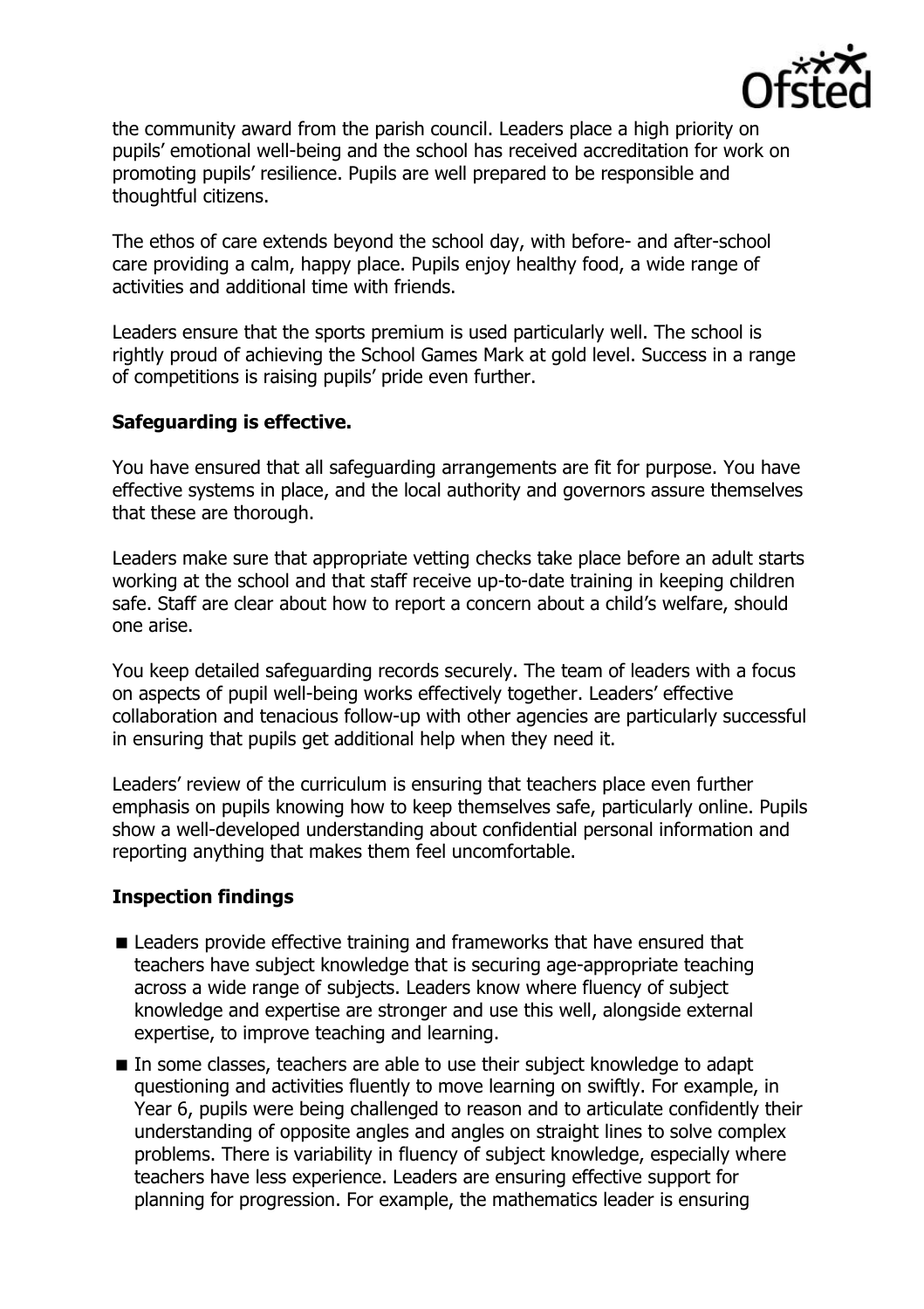

consistent systematic development of mathematics concepts, ready for pupils' next stage of learning.

- English continues to be a particularly strong subject across the school, as teachers are consistently confident in adapting questioning and planning to move learning swiftly on.
- Leaders have begun a wide-ranging curriculum review. You have used a thorough understanding of the school's context to inform your well-considered curriculum rationale. The school's curriculum ambition includes enthusing pupils with exciting topics and also places a strong emphasis on strengthening pupils' understanding of the world beyond their local community. This intent is already having a positive impact, as was evident when Year 6 pupils shared their sensitive understanding and empathy from a recent topic about the plight of refugees.
- Across classes and subjects, extending pupils' vocabulary is given a consistently high priority. Leaders are in the process of making sure this is more systematically mapped out to support sustained progress across the school. This is forming part of leaders' current work on identifying the key knowledge and skills that pupils need to equip them for their next stages of learning. Leaders are giving a high priority to ensuring that their curriculum equips vulnerable pupils to fulfil their potential. This has yet to be completed for all subject areas and to be put in place across the school.
- **E** Leaders use information about pupil progress well to identify where pupils need additional support. Leaders carefully plan and provide tailored support for vulnerable pupils. As part of the review of the curriculum, the school has looked closely at specific interventions. Leaders are supporting teachers to ensure that the impact from interventions is transferred more consistently into the classroom. Work in books shows that this is having a positive impact for current pupils.
- Since the previous inspection, rates of fixed-term and repeat exclusions have been above national averages. There have been no exclusions this academic year. Leaders analyse patterns of behaviour carefully. Where exclusions have been necessary, they have been well documented and a wide range of effective support put in place.
- Over time, overall attendance has remained better than that seen nationally. However, absence for vulnerable pupils has been persistently higher than for other pupils in the school. Leaders have sharpened analysis of barriers to attendance and provided effective support for families where there are difficulties. This has secured improvement, especially in reducing persistent absence to well below national averages for all groups of pupils.

# **Next steps for the school**

Leaders and those responsible for governance should ensure that:

- $\blacksquare$  the curriculum review is completed across all subject areas, to ensure that pupils systematically build up their knowledge and skills across the curriculum
- they further develop subject leadership to secure consistently good and better